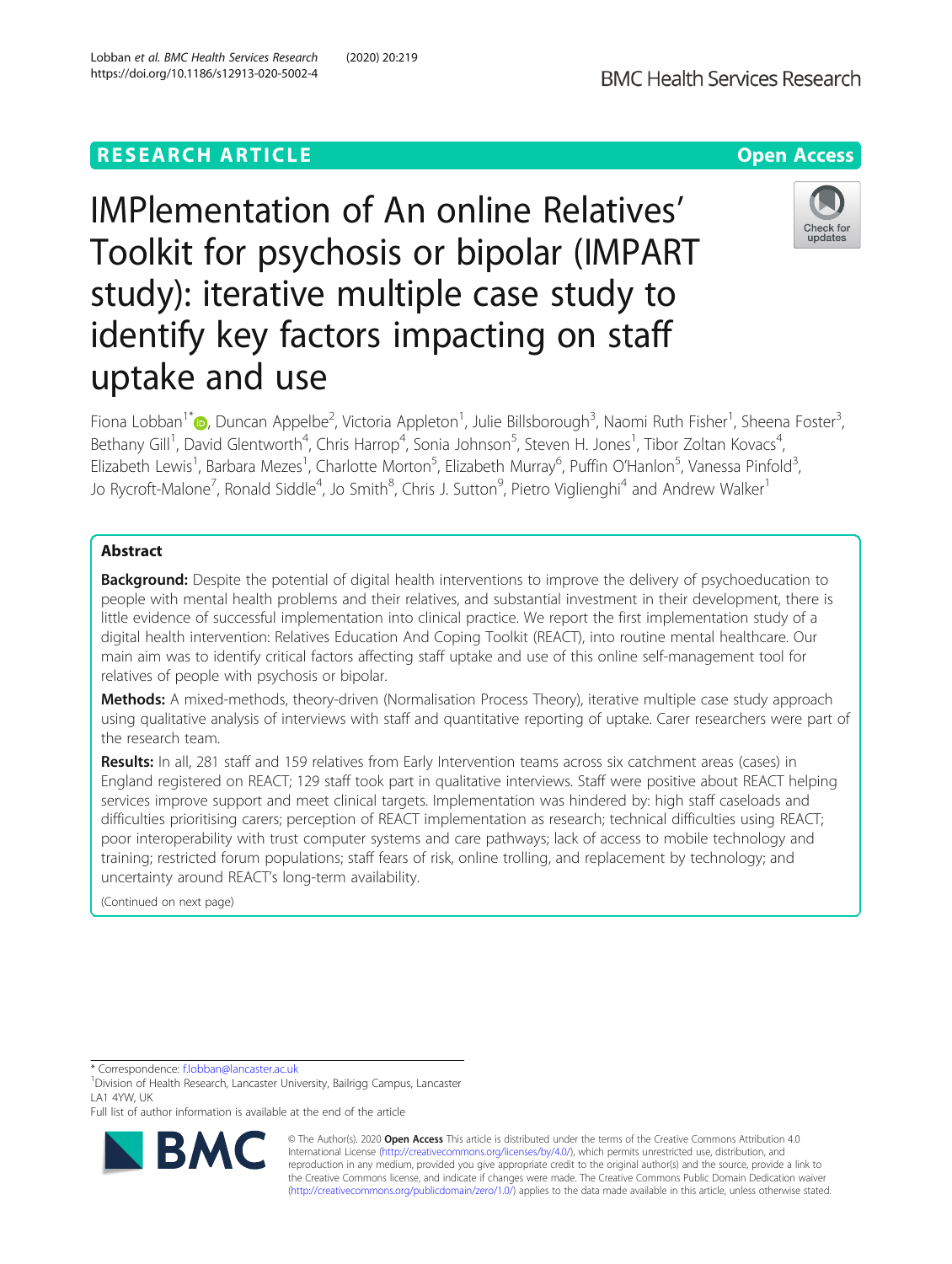## (Continued from previous page)

**Conclusions:** Digital health interventions, such as REACT, should be iteratively developed, evaluated, adapted and implemented, in partnership with the services they aim to support, and as part of a long term national strategy to co-develop integrated technology-enabled mental healthcare. Implementation strategies must instil a sense of ownership for staff and ensure they have adequate IT training, appropriate governance protocols for online working, and adequate mobile technologies. Wider contextual factors including adequate funding for mental health services and prioritisation of carer support, also need to be addressed for successful implementation of carer focussed digital interventions.

Trial registration: Study registration: [ISCTRN 16267685](http://www.isrctn.com/ISRCTN16267685).

Keywords: Psychotic disorders, Caregivers, Internet, Implementation science, Digital health intervention, Mental health, Case series, Early intervention

## Contributions to the literature

- This is the first study to examine factors affecting staff uptake and use of a digital health intervention in UK mental health services.
- Mixed methods were used to understand staff engagement with the Relatives Education And Coping Toolkit (REACT) in Early Intervention teams across six locality based services, purposively sampled for geographical and ethnic diversity in order to maximise generalisability of findings.
- Findings highlight the need to embed technology development within clinical services; embrace an iterative long-term model of development, testing and adaptation; and provide adequate mobile technology, IT training and digital governance infrastructures to support new ways of working.

## Background

Digital Health Interventions (DHIs) are increasingly being developed for people with severe mental health problems including psychosis and bipolar, to improve symptom monitoring  $[1]$  $[1]$ , medication management  $[2]$  $[2]$ , and access to information and support [[3\]](#page-11-0). Whilst the evidence base for their effectiveness is less advanced than for other mental health disorders such as depression and anxiety, emerging data suggests that they can be feasible, acceptable, and usable  $[4-6]$  $[4-6]$  $[4-6]$  $[4-6]$ , with preliminary evidence suggesting they can be as effective as more traditional, non–technological self-help interventions [[7,](#page-12-0) [8\]](#page-12-0).

However, evidence for successful implementation of DHIs in routine healthcare services is far more limited. Despite substantial investment, many DHIs are either not adopted by their intended users, are abandoned, fail to scale up locally or spread to other settings, or are not sustained over time [\[9](#page-12-0), [10\]](#page-12-0). We urgently need to understand the key factors impacting on implementation of DHIs to improve their design, evaluation, commissioning and delivery.

A recent systematic review of 26 studies reporting factors impacting on delivery of DHIs for people with psychosis or bipolar identified the following determinants of uptake: staff and service user attitudes; complexity of the user interface; staff / peer support to use the intervention; fit with existing service IT infrastructures; and costs to development and delivery [\[11\]](#page-12-0). The majority of the studies reviewed were American, with only 2 in the UK, both of which were feasibility studies in a research rather than clinical context [\[12](#page-12-0), [13](#page-12-0)]. Given the importance of context for implementation  $[14]$  $[14]$  the generalisability of these findings to routine mental health services is limited. The review found no studies of DHIs to support relatives of people with psychosis or bipolar.

Relatives of people with psychosis or bipolar provide a large amount of unpaid care [[15](#page-12-0)] but at high personal cost (distress and burden) [\[16](#page-12-0)–[18](#page-12-0)]. The UK National Institute for Health and Care Excellence (NICE) recommends that all relatives be given carer-focused education and support, and offered structured family intervention to enhance family coping and communication [[19](#page-12-0), [20](#page-12-0)]. However, audit data show services currently fall well below this target, with only 50% of relatives receiving a carer-focused education and support programme, and 12% a structured Family Intervention [\[21\]](#page-12-0).

DHIs offer the potential for widespread dissemination of high quality, standardised care, made easily available, alongside a mechanism for uniting people online to share their experiences through peer support. Although DHI development costs can be substantial, ongoing delivery has the potential to be more cost effective in the long-term than face-to-face support and more accessible to those in rural areas and developing countries [\[22\]](#page-12-0).

The Relatives' Education And Coping Toolkit (REACT) is a supported self-management toolkit, providing accessible evidence-based information and support for relatives of people with psychosis or bipolar. Following evidence to support feasibility, acceptability, and effectiveness in reducing relatives' distress as a paper-based tool [\[23\]](#page-12-0), REACT was developed into an online resource, incorporating a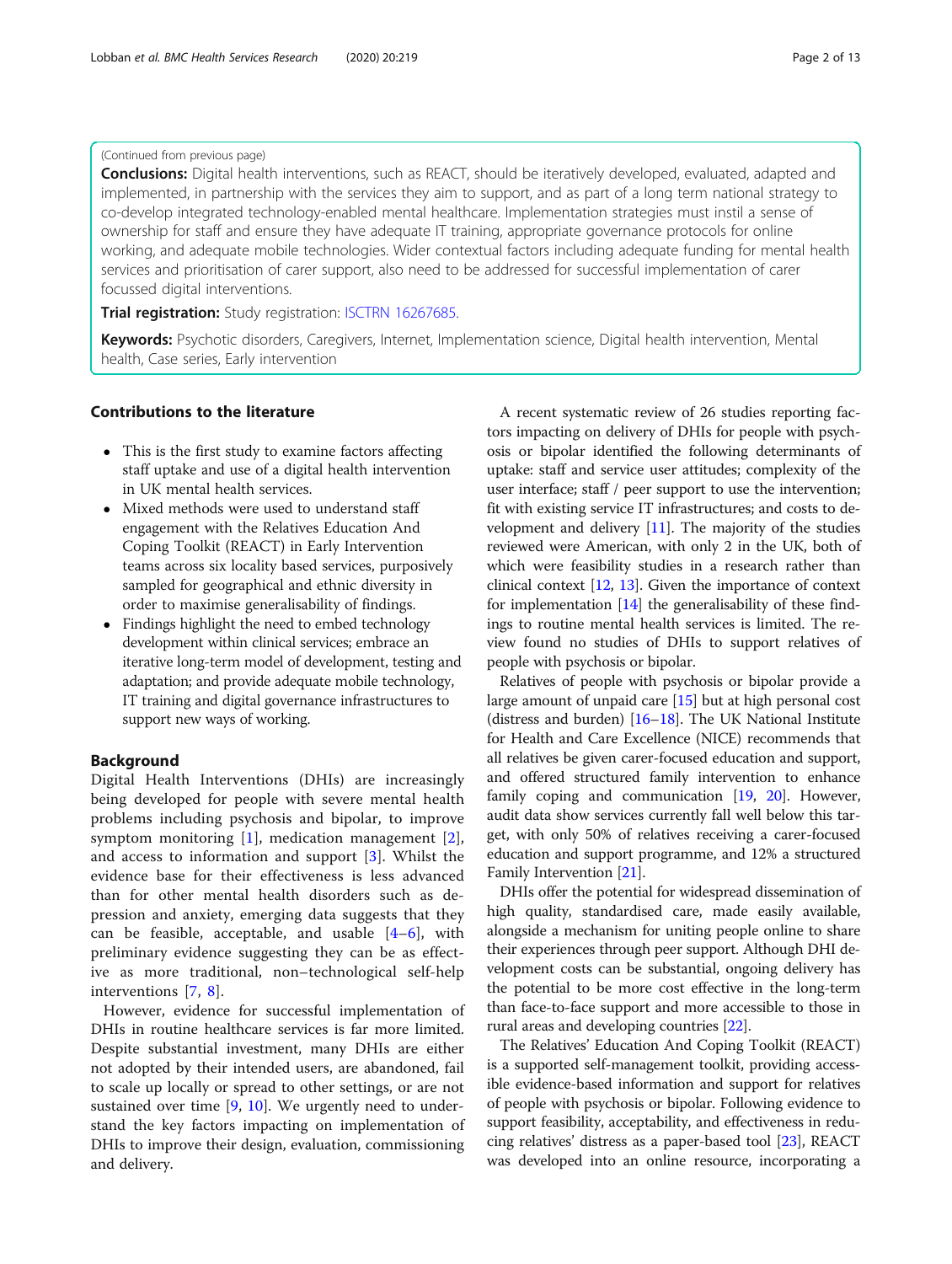peer support forum, direct messaging, and extended to relatives of people with bipolar [\[24\]](#page-12-0). The clinical and cost effectiveness of REACT when offered directly to relatives recruited from outside clinical services is being tested [[25](#page-12-0)]. In this study we examined implementation of REACT online offered to relatives supported by staff working in clinical services in England. This is the first study to examine critical factors affecting staff uptake and use of a digital health intervention in UK mental health services. A full funders report will be available for further detail [\[26\]](#page-12-0).

## **Methods**

### **Design**

We used a theory-driven multiple case study design [[27](#page-12-0)] integrating quantitative uptake and use assessments and qualitative exploration of mechanisms.

Normalisation Process Theory (NPT) was used to guide data collection, analysis and interpretation. NPT focuses on the work done by staff to understand the processes by which a complex healthcare intervention is implemented, embedded, and integrated (or not) into practice [\[28\]](#page-12-0). NPT has been extensively applied in eHealth settings [[29](#page-12-0)–[31](#page-12-0)] allowing us to compare our findings with previous studies. The protocol was published prior to the end of recruitment [\[24\]](#page-12-0), and StaRI guidelines [[32](#page-12-0)] used for reporting.

## Context

The study took place in Early Intervention (EI) teams across six National Health Service (NHS) trusts (cases) in England. Trusts provide healthcare to particular geographical areas, and within each trust there is an EI team which provides early intervention support to people with early signs of psychosis/bipolar. Cases were purposively sampled for geographical and ethnic diversity to maximise generalisability. To protect anonymity, a multilayered taxonomy of birds and habitats was used for trusts and clinical teams (see Table 1).

#### Participants

Staff identified as having specific relevant roles were invited and consented to interviews and /or attending stakeholder groups by the research team. An IMPART lead for each trust facilitated implementation of REACT and assisted with the research.

#### Description of the intervention

REACT was designed with extensive involvement from relatives [\[33,](#page-12-0) [34\]](#page-12-0) and included: 12 psychoeducation modules addressing key questions identified by relatives; peer support through a moderated group forum; a confidential direct messaging service; and a resource directory (RD). All 12 modules contained: evidence-based written

|                                            |  | Table 1 Description of features of IMPART cases relevant to |  |
|--------------------------------------------|--|-------------------------------------------------------------|--|
| <b>Contract Contract Contract Contract</b> |  |                                                             |  |

| study        |          |                                                                                                                                                                                                                                                                                                                                                                                                                                                                    |
|--------------|----------|--------------------------------------------------------------------------------------------------------------------------------------------------------------------------------------------------------------------------------------------------------------------------------------------------------------------------------------------------------------------------------------------------------------------------------------------------------------------|
| Wave         | Case     | Description                                                                                                                                                                                                                                                                                                                                                                                                                                                        |
| Wave 1       | Woods    | • Urban area, very high rates of psychosis<br>• High ethnic diversity<br>· Two geographically distinct teams<br>· Reported average caseload per staff of 28<br>· Very high staff turnover & absence<br>• Low morale: half of one team left in the first<br>6 months of study                                                                                                                                                                                       |
|              | Moor     | · Large rural area<br>• Population predominantly white British<br>· Early Intervention not separate service, embedded<br>in geographically spread community teams<br>· Lower caseloads (approximately 15, exact figures<br>n/a) but long travel times                                                                                                                                                                                                              |
| Wave 2       | Ocean    | • Urban area<br>· Population majority white British<br>· Three geographically distinct teams which<br>performed quite differently<br>· One team had very high staff turnover and high<br>levels of sickness absence, in this team carer<br>support was delegated to one carer lead rather<br>than part of all CC's work.<br>· Caseloads high (approx. 26)                                                                                                          |
|              | Seashore | • Primarily urban area<br>• High ethnic diversity<br>· Three teams across locality, operating quite<br>differently and independent of each other<br>• Low staff morale and very high turnover, in one<br>team all CCs and team manager left over a period<br>of three months<br>· Trust implementing new DHI for service users at<br>the same time as IMPART study<br>· Caseloads described as 'high' but numbers not<br>available due to period of intense change |
| Wave 3 Lakes |          | • Largely rural area<br>· Six teams cover large geographical area,<br>managed in pairs<br>· First IL a senior psychiatrist who left early in<br>project, succeeded by another psychiatrist<br>• Led to variable engagement with IMPART study<br>over time                                                                                                                                                                                                          |
|              | Marsh    | • Mainly urban area with rural pockets<br>· Two separately located teams covered by one IL,<br>one RS<br>• Very early in project, RS role given to non-clinical<br>staff member in R&D department                                                                                                                                                                                                                                                                  |

CC Care Coordinator

IL IMPART Lead

RS REACT Supporter

R&D Research & Development

information; videos of clinical experts and/or content from experts by experience to illustrate key points; and self-reflection tasks to ensure content was personalised to the user. A "Meet the Team" page ensured that relatives were fully informed about who was delivering the content of the site. 'Mytoolbox' offered users a confidential space to save links to any information they might want to access easily later, including specific toolkit content, self-reflection tasks, and external web links. REACT Supporters were members of the EI team, identified by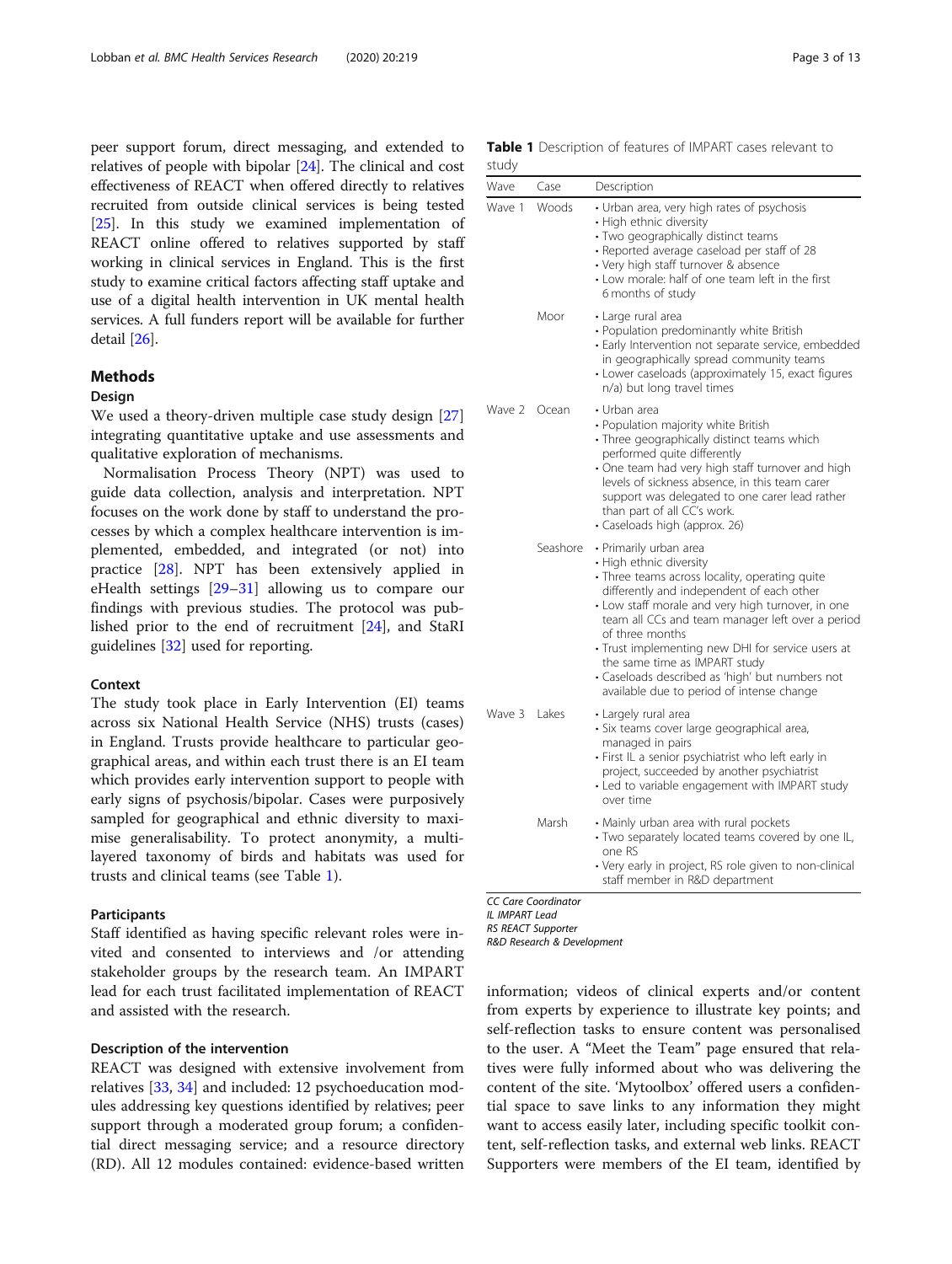the IMPART Leads, responsible for moderating the forum, responding to messages from users, updating the RD if required, and guiding users to relevant parts of the toolkit. A separate instance of REACT toolkit was set up for each case. Further details and images of the intervention can be found in the protocol paper [\[24](#page-12-0)].

Table 2 shows the different roles allocated within each team and their levels of site access.

### Implementation plan

Local stakeholder groups (SGs) of relatives and staff advised on planning how REACT was introduced in each local context. IMPART leads were encouraged to customise their REACT site by adding a logo, times that the forum/direct messaging services were actively moderated and by whom, emergency contacts, and photos and biographies of the trust's REACT Supporters and IMPART leads. IMPART leads created REACT Supporter accounts for the staff moderating the forum and direct messaging, and clinician accounts for staff who could invite relatives to REACT by email.

All trusts received pilot versions of REACT including an online manual from 19 September 2016 to 21 November 2016, during which minor edits were made. Each trust had at least one face-to-face training session, after the site went live, providing an overview of the importance of carer information and support; an outline of key components and how to use REACT; and aims of the IMPART study.

Data were collected over 18 months, first in two trusts (wave 1) in which key factors affecting implementation were identified, and in a further two (wave 2) following work done by the research team and stakeholders to design a revised implementation plan. This was repeated for the remaining two trusts (wave 3), with revisions culminating in a final list of recommendations based on understanding of key factors impacting on implementation across all six cases. Order of trusts was determined by pragmatic reasons related to the time taken for trust approvals.

#### Implementation outcomes

Staff engagement with the REACT toolkit was measured by the number of accounts staff created, and number of invitations sent to relatives over the data collection period. All data were recorded on the REACT website.

## Process evaluation

Factors affecting implementation outcomes were explored through individual staff interviews; observations, document analysis; researcher reflective diaries, and Stakeholder Groups (SGs). Purposive sampling of participants was used to identify: IMPART leads (ILs), REACT supporters (RSs), team managers (TMs), and frontline clinical staff. The interview guide [[35](#page-12-0)] was designed to identify factors affecting implementation of REACT. Following written consent, interviews were conducted face to face or by phone, and audio-recorded. Spradley's [[36](#page-12-0)] nine dimensions of observations was used to develop an observation proforma [[35](#page-12-0)], adapted to test propositions in each context. Trust and national policy documents were sampled to help inform an understanding of case context, and whether REACT fitted into existing pathways and strategies. Reflective diaries [[37](#page-12-0)] were kept by the lead researchers throughout the study and used to develop the researchers' interpretation of the data as it was collected. SGs took place in each trust prior to the revised implementation plan being delivered, providing useful information about the implementation context, and co-developing subsequent versions of the implementation plan. Attendees in each site included IMPART Leads, service managers, frontline clinical staff, and relatives.

## Analysis

Descriptive summaries of implementation outcomes were calculated using quantitative measures of staff

| Role               | Description of role                                                                                                                                                                                        | Access                                                                                                                                                                         |
|--------------------|------------------------------------------------------------------------------------------------------------------------------------------------------------------------------------------------------------|--------------------------------------------------------------------------------------------------------------------------------------------------------------------------------|
| <b>IMPART</b> lead | Provide a link between the research team and clinical<br>service. Provide access to key data sources. Create<br>accounts for REACT Supporters and all clinicians                                           | Full access to REACT trust website, with information<br>regarding all signed-up clinicians, REACT supporters<br>and relatives. Could not access forums and direct<br>messages. |
| REACT supporter    | Support the relative to use and get the most out of the<br>toolkit. Moderate the REACT Group forum and respond<br>to direct messages from relatives. Update local<br>information on the Resource Directory | Access to all aspects of REACT toolkit including forum<br>and direct messages, and details of relatives who have<br>been invited.                                              |
| Clinician          | Invite relative to use REACT- both verbally and by<br>sending them an email invite.                                                                                                                        | Sign up relatives only; could access toolkit modules.                                                                                                                          |
| Relative           | <b>Fnd users of REACT</b>                                                                                                                                                                                  | Access to REACT toolkit, including forum and<br>direct messages.                                                                                                               |

Table 2 Roles and levels of access for each type of REACT user account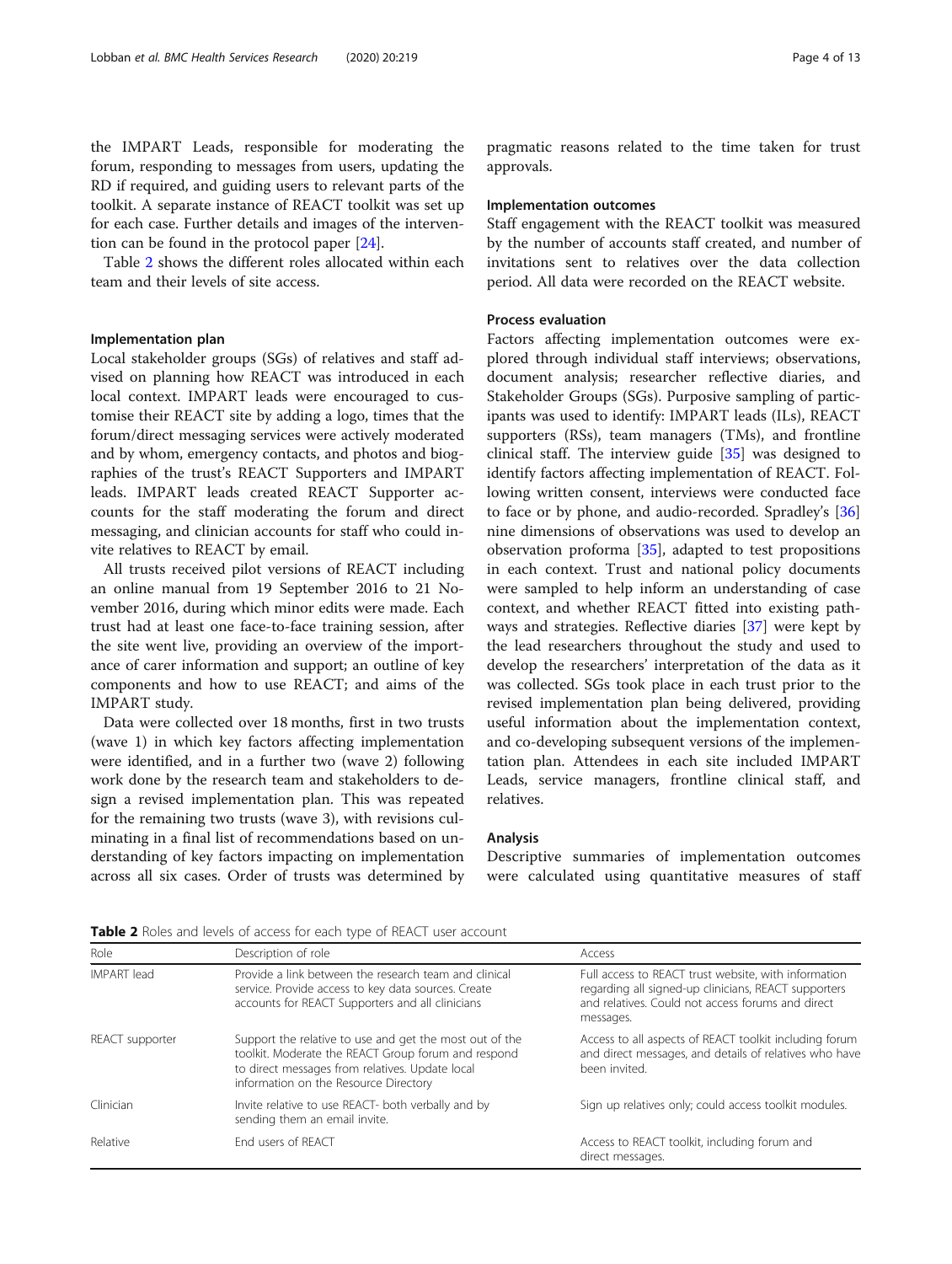activity. Qualitative data sets collected from each case were analysed using framework analysis [[38\]](#page-12-0) supported by NVivo software [[39\]](#page-12-0). Our data were first analysed within each case before we examined similarities and differences between trusts. Data analyses were undertaken in parallel with data collection to encourage iterative testing of emerging themes and inform subsequent implementation activities.

All data were read and re-read by the Research Associates (VA, BG, PO, CM, EL), and synthesised using the four main constructs of NPT [[31](#page-12-0)] with guidance from senior members of the team (FL, NRF, EM). Coding frameworks, and illustrative sections of transcripts were discussed in multi-disciplinary data clinics which included all authors. Here we report the key factors identified as impacting on implementation of REACT, in relation to the following 4 NPT core constructs: coherence; cognitive participation; collective action; and reflexive monitoring.

## Results

### Evolving implementation plan

In wave 2 the implementation plan included the addition of: REACT booklets and business cards with details of how to access REACT for staff to give to relatives in face-to-face meetings; Staff office reminders with the REACT logo on including mugs and pens; automated email nudges for staff and relatives; a service planner to facilitate teams to allocate staff to key roles supporting REACT; and an auditing dashboard to show staff which relatives had been invited to use REACT. In wave 3, the plan evolved further to include a "Request Access Button" for relatives who wanted to self-refer; staff induction packs for each role; a new "REACT Champion" role to promote REACT; a revised online "how to" manual for staff including a quiz to facilitate engagement; and printable PDF versions of REACT modules to offer as "tasters" for the website.

#### Implementation outcomes

Table 3 provides summary statistics for implementation outcomes in each case.

In all, 281 staff registered on REACT and between them, sent 355 invitations to 310 relatives, and 159 relatives registered. The highest number of clinician accounts were created at Lakes Trust (wave 3), least at Ocean (wave 2). Seashore Trust (wave 2) sent the most invitations to relatives, while Lakes Trust sent fewest. A minority of clinicians across all trusts sent invites, with the fewest being in Ocean, and most in Seashore. There was no evidence of an increase in implementation outcomes across the 3 waves, or as a result of the evolving implementation plan, though the timeframe of this analysis may have been too limited to adequately assess this. The aim of this study was to understand the factors determining these numbers, rather than to maximise them.

## Process evaluation – key factors impacting on implementation

Table [4](#page-5-0) summarises the key factors impacting on implementation, with illustrative quotes from across all six cases.

REACT had reasonable coherence for staff, in that they clearly understood what the toolkit was for, who it was aimed at, and the potential benefits for both staff (skills development, meeting national targets [[40\]](#page-12-0), facilitating other family interventions) and relatives (access to standardised information at convenient time and location that empowers them to self-manage). Staff could see how REACT complemented other interventions, such as Behavioural Family Therapy (BFT), offered by the team. However, a key problem was that implementation of REACT was generally seen as research, rather than routine care and consequently may have been perceived as time-limited, and the responsibility of the research team.

| Wave                                                                    | Wave 1    |             | Wave 2        |             | Wave 3      |                        |         |
|-------------------------------------------------------------------------|-----------|-------------|---------------|-------------|-------------|------------------------|---------|
| Trust                                                                   | Woods     | Moor        | Ocean         | Seashore    | Lakes       | Marsh                  | Total   |
| No. of clinician accounts created                                       | 44        | 37          | 32            | 63          | 64          | 41                     | 281     |
| No. of clinicians sending invites (% of clinicians who created account) | 8(18)     | 12(54)      | 4(12)         | 18 (29)     | 8(13)       | 7(17)                  | 57      |
| Median (range) invites sent per clinician                               | 3(1,11)   | 3(1,9)      | 8(4,20)       | 2.5(1,25)   | 2(1,15)     | 3(1,45)                | 3(1,45) |
| Total no. of Invites sent                                               | 35        | 47          | 40            | 112         | 29          | 92                     | 355     |
| No. of relatives invited (% of caseload)                                | $29(6)^a$ | 40 $(18)^a$ | $37(5)^a$     | 93 $(24)^a$ | $25(4)^{b}$ | 86 $(23)$ <sup>c</sup> | 310     |
| No. of relatives accounts created (% of caseload)                       | $7(1)^a$  | 24 $(11)^a$ | $(20)(3)^{a}$ | 38 $(9)^a$  | $17(3)^{b}$ | 53 $(15)^{c}$          | 159     |
| No. of staff interviewed                                                | 15        | 15          | 42            | 23          | 20          | 14                     | 129     |

Table 3 Implementation outcomes over 18 months

a Source for caseload is trust self-assessment for CCQI National Early Intervention in Psychosis Audit 2016–17

b Source for caseload is EI Access and NICE Concordance Presentation by EI Clinical Lead

c Source for caseload is EI Provider & Commissioners' Report 2016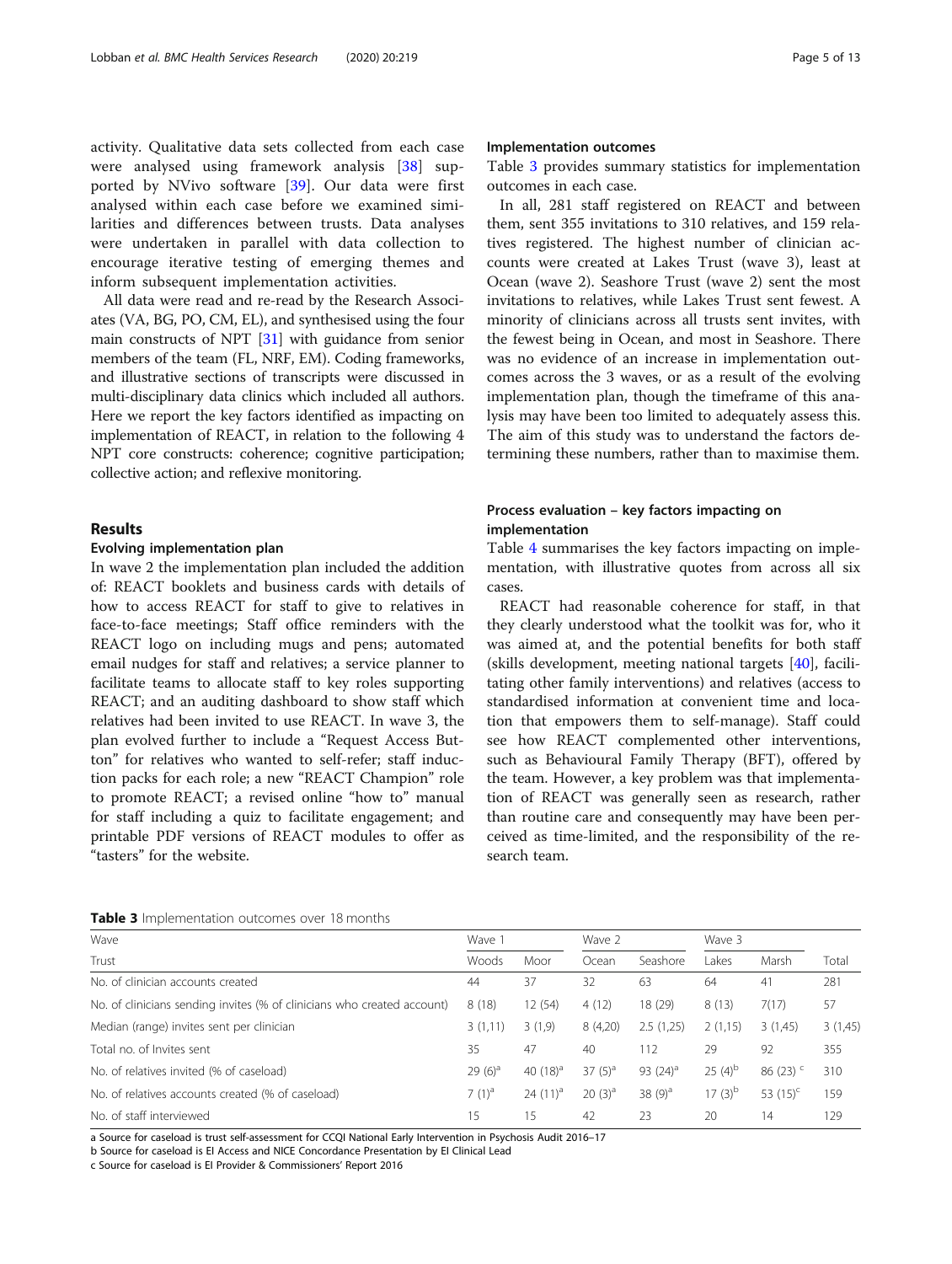<span id="page-5-0"></span>

|                | REACT<br>Table 4 Key factors impacting on implementation of                                                                               |                                                                                                                                                                                                                                                                                                                                                                                                                                                                                                                                                                                                                                                                                                                                                                                                                 |
|----------------|-------------------------------------------------------------------------------------------------------------------------------------------|-----------------------------------------------------------------------------------------------------------------------------------------------------------------------------------------------------------------------------------------------------------------------------------------------------------------------------------------------------------------------------------------------------------------------------------------------------------------------------------------------------------------------------------------------------------------------------------------------------------------------------------------------------------------------------------------------------------------------------------------------------------------------------------------------------------------|
| NPT components | Key factors impacting on implementation                                                                                                   | Illustrative quotes                                                                                                                                                                                                                                                                                                                                                                                                                                                                                                                                                                                                                                                                                                                                                                                             |
| Coherence      | benefits to relatives and staff including: a) standardised information,<br>of REACT. Staff could identify<br>Generally good understanding | Woods, Clinician: One potential benefit is you can very easily offer I suppose everyone with<br>an internet connection really the same informationconsistently across the boardAnd<br>hopefully if it's used then you can get used to working with a family that have a certain<br>knowledge base which I think would be good.                                                                                                                                                                                                                                                                                                                                                                                                                                                                                  |
|                | anywhere;<br>b) available any time, any place                                                                                             | <b>Woods, IMPART Lead:</b> [Groups] can be very responsive and warm and everything but they're<br>also yeah you have to get here for 6 o'clock on alternate Tuesdays [A website is] much<br>more kind of accessible and people can read stuff in their own speed.                                                                                                                                                                                                                                                                                                                                                                                                                                                                                                                                               |
|                | c) training for staff;                                                                                                                    | <b>Seashore, Clinician:</b> it's nice to know oh right this is something I have that's up my sleeve<br>and it kind of gives me a sense of like a purpose [] now I feel like yeah I'm a specialist in<br>carers' needs and I have a specialist tool for you and I think it's really useful.                                                                                                                                                                                                                                                                                                                                                                                                                                                                                                                      |
|                | d) hitting national targets;                                                                                                              | Woods Clinician: Yeah I think it fits in in terms of reaching the family interventions target<br>and as I said before I think it fits in with the BFT [behavioural family therapy] as well. So it<br>kind of hits a couple of the targets that we've got to do I think.                                                                                                                                                                                                                                                                                                                                                                                                                                                                                                                                         |
|                | e) reducing staff workloads;                                                                                                              | world you've only got a certain amount of time when you can do stuff with carers and you've<br>Marsh, Clinician: Yeah I think it's really good, it's brilliant, especially as with all the will in the<br>got everything else, in that way it's a really educational tool that anyone can use you know,<br>it's really good.                                                                                                                                                                                                                                                                                                                                                                                                                                                                                    |
|                | f) empowering self- management for relatives                                                                                              | Lakes, REACT Champion: I mean relatives would like to look at it so they can support their<br>own child or son, daughter or whoever you know, their husband, wife, they might need<br>those services and they can take a lead role it in.                                                                                                                                                                                                                                                                                                                                                                                                                                                                                                                                                                       |
|                | carer services<br>g) good fit with other parts of                                                                                         | and his relationship with his children, so he had a bit of respite over with his mum, so I kind<br>around psychosis and their understanding of the difficulties that the son and husband were<br>of conflict and it's a bit split up at the moment, so my client's a male client, he was living at<br>home, his mental health brought then such a degree that it was impacting on his marriage<br>Ocean, Clinician: Yeah, for instance I'm working with a family that's a bit there's quite a lot<br>of offered them BFT family intervention with the children and the wife and the grandma,<br>and also offered them access to the REACT website for them to access more information<br>going through, to kind of get an understanding about some of the complexities and<br>difficulties and about treatment. |
|                | 들                                                                                                                                         |                                                                                                                                                                                                                                                                                                                                                                                                                                                                                                                                                                                                                                                                                                                                                                                                                 |

# BUT

commitment as seen as inherently time-limited and the responsibility commitment as seen as inherently time-limited and the responsibility REACT seen as research, rather than part of the clinical service. This REACT seen as research, rather than part of the clinical service. This generated some short-term behaviour but impeded long-term generated some short-term behaviour but impeded long-term of the R&D team. of the R&D team.

Challenges with delivering face to face training to all staff due to Challenges with delivering face to face training to all staff due to shifts, staff turnover etc. Online training manual not well used. shifts, staff turnover etc. Online training manual not well used. Consequently, some staff not familiar with REACT and didn't Consequently, some staff not familiar with REACT and didn't understand their role in offering it. understand their role in offering it.

"Professional ownership" was important in determining who Cognitive participation "Professional ownership" was important in determining who used REACT used REACT Cognitive participation

Staff feared negative impact on relationships with relatives in case

something we're going to do from now, that by the way we might evaluate, possibly it might something we're going to do from now, that by the way we might evaluate, possibly it might have been seen as more of an infrastructural thing, this is what we will do, but yeah. The kiss have been seen as more of an infrastructural thing, this is what we will do, but yeah. The kiss university and they're going to talk about this project. You can see half the team sort of go<br>oh God and fold their arms and how many more minutes have we got to put up with this, university and they're going to talk about this project. You can see half the team sort of go oh God and fold their arms and how many more minutes have we got to put up with this, Seashore, IMPART Lead: ... I think if REACT had been introduced as not research but just Seashore, IMPART Lead: …I think if REACT had been introduced as not research but just of death is kind of true, but people switch off as soon as you go this is a person from X of death is kind of true, but people switch off as soon as you go this is a person from X no matter what the project is... …no matter what the project is

it was like your team signed you up like so [IMPART Lead] as the lead just sent everyone log<br>ins and said off you go, have a look at it yeah, hence why I was thinking some team time to ins and said off you go, have a look at it yeah, hence why I was thinking some team time to Lakes, Clinician: ... I can't recall anyone going through the modules clearly with us, I think .... I can't recall anyone going through the modules clearly with us, I think it was like your team signed you up like so [IMPART Lead] as the lead just sent everyone log look at it together, so we all feel confident, we can ask questions. look at it together, so we all feel confident, we can ask questions. …Lakes, Clinician:

**Lakes, Clinician:** Yeah I do think there is something a bit odd about a family resource<br>coming from psychiatry not from the family therapists; I do think that is unusual. Lakes, Clinician: Yeah I do think there is something a bit odd about a family resource coming from psychiatry not from the family therapists; I do think that is unusual.

Woods, IMPART Lead...there's this feeling I think both among the managers and the staff, Staff feared negative impact on relationships with relatives in case Woods, IMPART Lead:…there's this feeling I think both among the managers and the staff,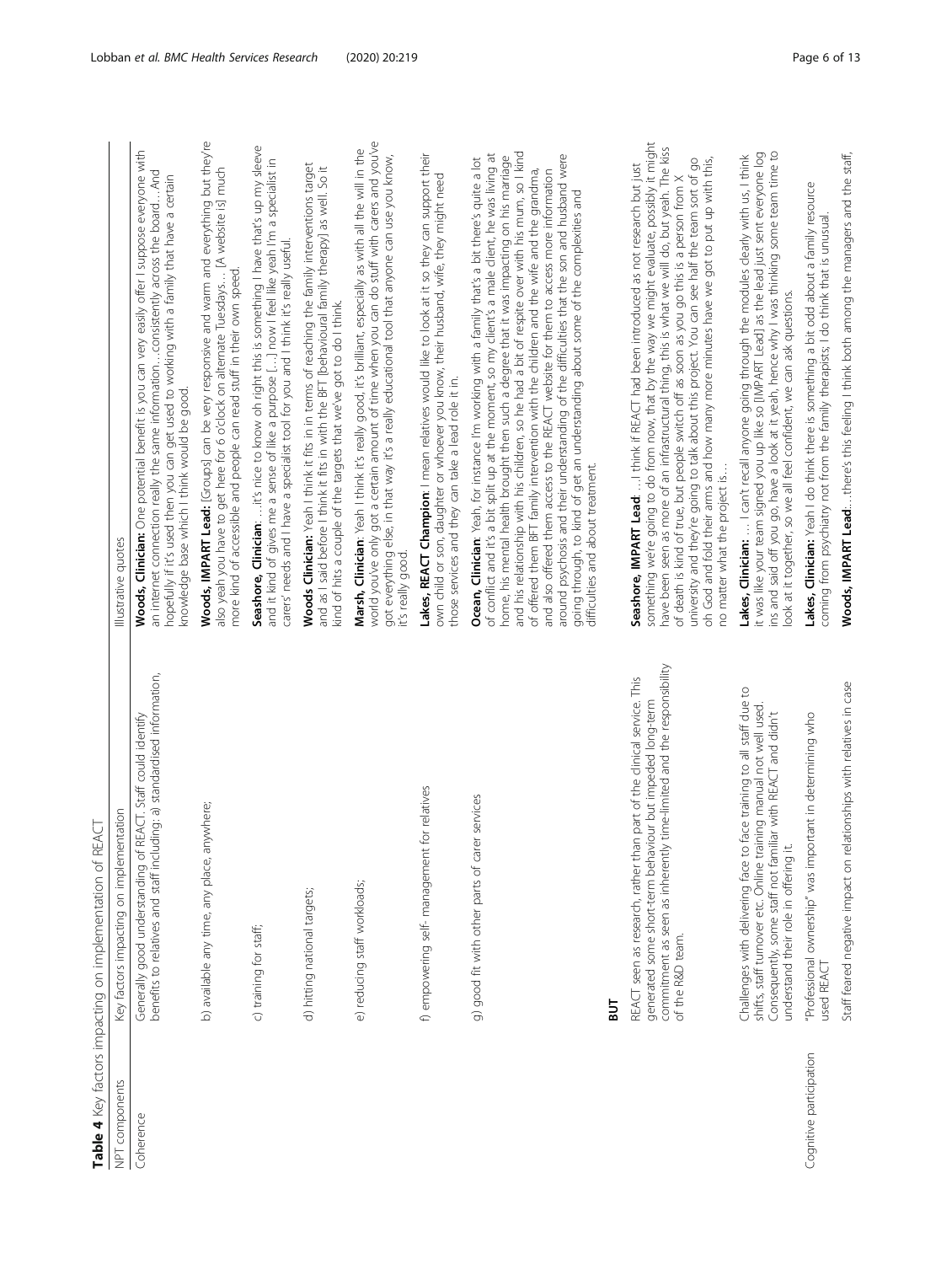|                   | of REACT (Continued)<br>Table 4 Key factors impacting on implementation                                                                                                                                                                       |                                                                                                                                                                                                                                                                                                                                                                                                                                                                                                                                                                                                                                   |
|-------------------|-----------------------------------------------------------------------------------------------------------------------------------------------------------------------------------------------------------------------------------------------|-----------------------------------------------------------------------------------------------------------------------------------------------------------------------------------------------------------------------------------------------------------------------------------------------------------------------------------------------------------------------------------------------------------------------------------------------------------------------------------------------------------------------------------------------------------------------------------------------------------------------------------|
| NPT components    | Key factors impacting on implementation                                                                                                                                                                                                       | Illustrative quotes                                                                                                                                                                                                                                                                                                                                                                                                                                                                                                                                                                                                               |
|                   | as effective as face-to-face support and<br>relatives may feel "fobbed off"<br>digital support would not be                                                                                                                                   | quality, I think they kind of feel that they're offering relatives something that's a little bit sort<br>of weird and tricksy and not quite the real stuff that they as mental health professionals are<br>they don't quite seem to see a digital intervention as something that's sort of real and high<br>supposed to be offering and I think that's quite sort of wide spread, almost just like<br>embarrassment in offering this.                                                                                                                                                                                             |
|                   | REACT may not be appropriate for everyone - particularly older adults                                                                                                                                                                         | Moor, Clinician: I don't have a lot of the younger people on my case load, I have the older<br>end, in that you know some of them are in their late 50s coming up to some of them even<br>clued up with computers, that computer age and literacy, they decline, they say thank you<br>just going up to 60 age bracket, so even though I try to take my information leaflet along<br>with me and say what REACT is about, and a very, they seem to have accepted that it's a<br>useful resource, very you know sort of very kind of me to offer it, but because they're not<br>but no thank you, we don't want to bother with it. |
|                   | netimes at odds with current practice e.g.<br>REACT provides definitions for the diagnostic terms that relatives may<br>have come across (based on what relatives identified as useful things<br>REACT content static and som<br>to include). | Marsh REACT Champion: I think the first description was one of schizophrenia and I wasn't<br>psychosisWe wouldn't ever give somebody a diagnosis of schizophrenia within the first<br>impressed with that 'cos I think that is scary for having that as your first introduction to<br>year probably anyway.                                                                                                                                                                                                                                                                                                                       |
|                   | choice and not volunteered.<br>REACT roles allocated, but no                                                                                                                                                                                  | [name] who's the React supporter, and I've actually paired them up so that they support eac<br>might be something that I'll do in the team, but again we're both small teams and it can be<br>other, because there's a lot of work to be done through the carers' champion that could be<br>useful to React, so it was easier to do that, so they're both doing a dual role, so I think that<br>Lakes, Clinician: What I've done in Grebe is I have a carers' champion, and then I have<br>a lot of work you know                                                                                                                 |
|                   | Negative experiences of IT systems in all trusts, leading to negative<br>attitudes towards IT in general                                                                                                                                      | the phones the staff get given that don't really do the internet, and I think there's something<br>think there's something about the sort of rubbish nature of the IT systems and you've seen<br>got terribly slow internet and frequent problems logging in to the most basic things, and I<br>about all that that sort of I think it just creates a mind-set where you know people may be<br>sort of inhabitants of the digital world outside work but somehow at work it doesn't really<br>Woods, IMPART Lead: I think also all the IT systems at work are pretty awful really, we've<br>seem like we are in that age          |
| Collective Action | Despite recognising value, REACT was difficult to prioritise. In the<br>context of limited resources, priority was given to activity                                                                                                          |                                                                                                                                                                                                                                                                                                                                                                                                                                                                                                                                                                                                                                   |
|                   | a) focussed on service user outcome,                                                                                                                                                                                                          | <b>Ocean, Clinician:</b> I have given it to a couple of people when I've done first assessments and<br>yeah it probably isn't seen as a priority with meYou go in and start work and developing<br>care plans and things with the clients [and] maybe you don't always then focus on the carer                                                                                                                                                                                                                                                                                                                                    |
|                   | b) linked to financial incentives                                                                                                                                                                                                             | physical health targetit's quite disheartening for the nurses because all you want to do is<br>serve your patient and in essence you've got to come off clinical duty so you can prioritise<br>Lakes, REACT Champion: If we've got our managers saying wellthere's £20 m to this                                                                                                                                                                                                                                                                                                                                                  |

Changing and competing externally driven priorities made strategic Changing and competing externally driven priorities made strategic planning for new interventions difficult planning for new interventions difficult

Most teams had high caseloads, low staffing levels and poor morale.

ing for the nurses because all you want to do is …it's quite disheartening for the nurses because all you want to do is ot to come off clinical duty so you can prioritise serve your patient and in essence you've got to come off clinical duty so you can prioritise managers saying well...there's £20 m to this  $\therefore$  there's  $f$ 20 m to this this target...There's money attached to absolutely everything. …There's money attached to absolutely everything.

makes it quite difficult for people to know what they should be focusing on [...] you know …] you know one week we're saying this is the absolute priority, and then the next week we're saying, one week we're saying this is the absolute priority, and then the next week we're saying, Woods, Clinician: I think there's an awful lot of new stuff happening right now, which Woods, Clinician: I think there's an awful lot of new stuff happening right now, which makes it quite difficult for people to know what they should be focusing on [ actually that's no longer absolute priority. actually that's no longer absolute priority.

Seashore, IMPART Lead: The manager in my team is very supportive of it, but I think it's Most teams had high caseloads, low staffing levels and poor morale. Seashore, IMPART Lead: The manager in my team is very supportive of it, but I think it's care coordinators being over-worked by other demands you know. We've got someone<br>leaving now and we're not allowed to have a locum in place of them, they've got more leaving now and we're not allowed to have a locum in place of them, they've got more care coordinators being over-worked by other demands you know. We've got someone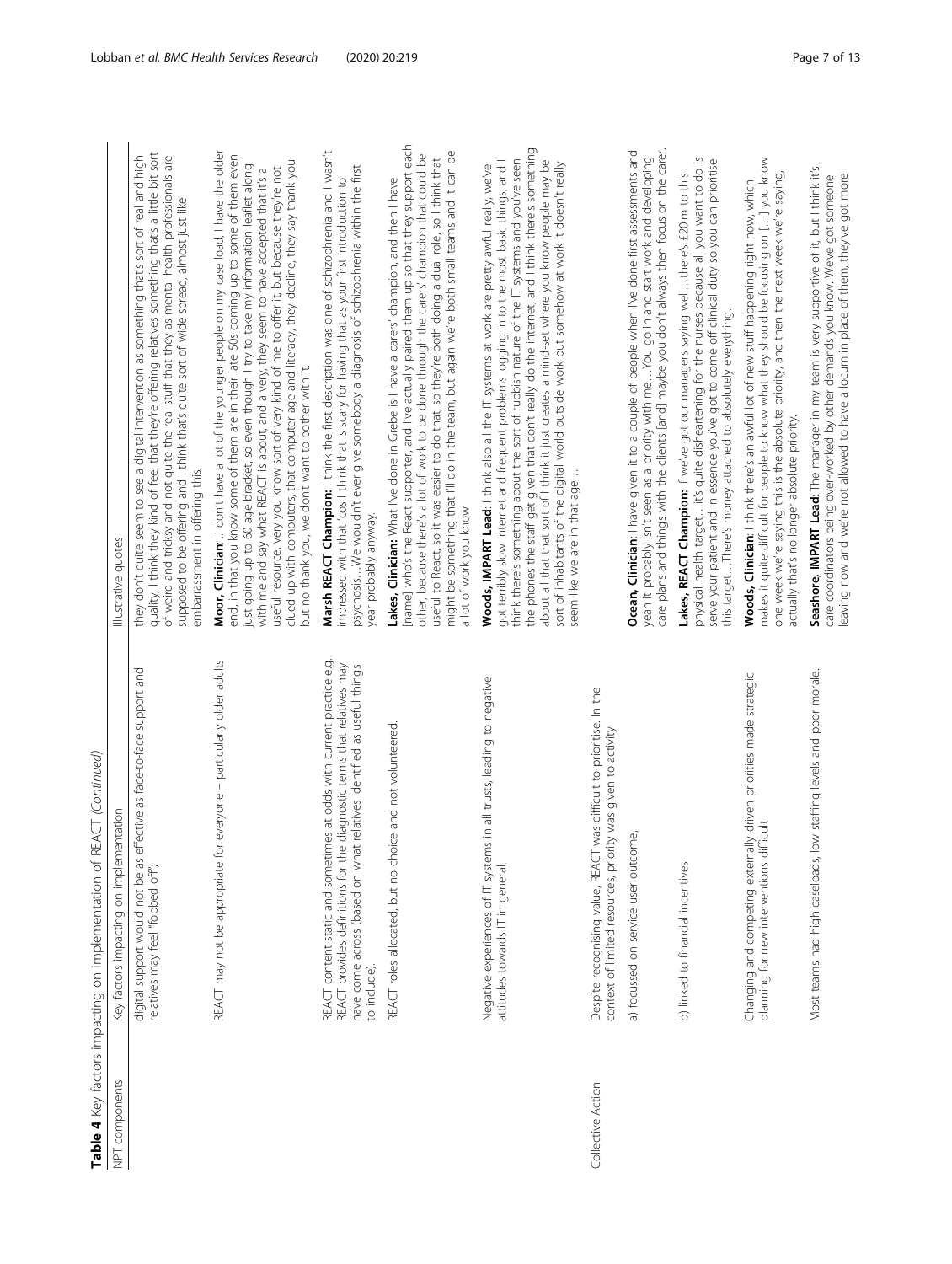| i<br>١<br>í<br>ا<br>                                                                                                     |
|--------------------------------------------------------------------------------------------------------------------------|
| ۱<br>$\ddot{\phantom{0}}$                                                                                                |
| l<br>Ì<br>l                                                                                                              |
|                                                                                                                          |
| S<br>I<br>I<br>ł<br>ļ                                                                                                    |
| 5                                                                                                                        |
| .<br>המורכת המורכת המורכת המורכת המורכת המורכת המורכת המורכת המורכת המורכת המורכת המורכת המורכת המורכת המורכת המורכ<br>١ |
| Ì<br>١                                                                                                                   |
| ١                                                                                                                        |
| Ï                                                                                                                        |
| ı                                                                                                                        |

| NPT components       | Key factors impacting on implementation                                                       | Illustrative quotes                                                                                                                                                                                                                                                                                                                                                                                                                    |
|----------------------|-----------------------------------------------------------------------------------------------|----------------------------------------------------------------------------------------------------------------------------------------------------------------------------------------------------------------------------------------------------------------------------------------------------------------------------------------------------------------------------------------------------------------------------------------|
|                      |                                                                                               | caseload, they've got to do the CPAs, they've got to do the safeguarding, they've got to do<br>the Well those are subjects, that feels more a priority than signing people up.                                                                                                                                                                                                                                                         |
|                      | REACT not sufficiently user friendly or robust for staff                                      | ins for different things, and people forget their passwords and that makes it a little bit more<br>the log ins and things like that were a little bit difficult because everyone's got so many log<br>capability to use it, it would just be getting that initial like getting on it and having I think<br>Seashore, Clinician: I think everyone would be able to use it, would have the kind of<br>difficult                          |
|                      | REACT did not always work on the IT equipment available to staff                              | that we use, but that's an issue. []"I'd have to get on and show you, but that's an issue<br>internallyIt's unsupported, I need a better browser. I get that with anything external and I<br>Moor, REACT Supporter: there was one bit I couldn't get on because of the browsers<br>have got Chrome, so I don't know whether that would.                                                                                                |
|                      | Online was "out of sight, out of mind" for staff                                              | meeting a family member, you have a thousand and one things on your mind that you'd like<br><b>Woods IMPART Lead:</b> People just forget it When you're doing an assessment, when you're<br>to assess and write down and stuff and it's difficult to remember the spiel.                                                                                                                                                               |
|                      | React Supporters not confident or supported to respond to forum<br>or direct messages online, | exposed to it enough and therefore we haven't outlined how that would work, so I think you<br>know managing a forum, as far as I'm aware there's no formal training for that in the trust, so<br><b>Marsh, Clinician</b> : I think that's probably still a grey area because so far I think what our trust<br>is good at is managing sort of clinical risk […] Online is a different thing, I think we're not<br>that's quite bespoke. |
| Reflexive monitoring | Feedback from relatives was very important in motivating staff<br>behaviour.                  | out and it's all just coming back and I don't understand it, whereas this is kind of it's easier to<br>Ocean REACT Supporter: I've had such nice feedback from people really, relatives really sort<br>of saying I'm so glad you told me about this, 'cos I've been Googling and trying to find stuff<br>access and it's user-friendly I think.                                                                                        |
|                      | Lack of feedback from relatives and low activity on forum were<br>demotivating for staff.     | Marsh Clinician: So we did discuss it a while ago and I remember people were saying that<br>they weren't sure whether the people were actually using it or not, you know whether we<br>can see that or not, which would be good to know, if people are using it.                                                                                                                                                                       |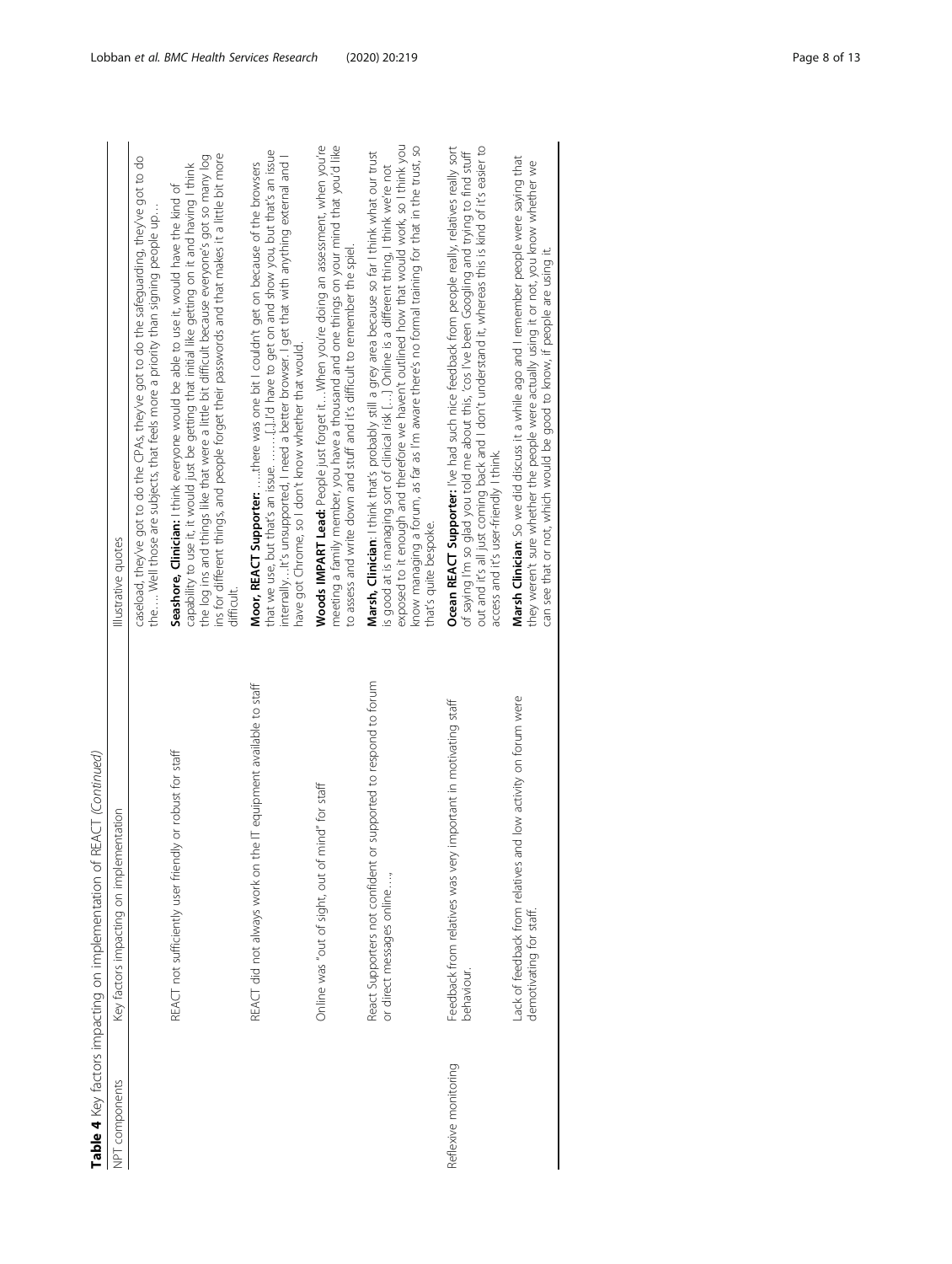"…I think if REACT had been introduced as not research but just something we're going to do from now, that by the way we might evaluate, possibly it might have been seen as more of an infrastructural thing, this is what we will do, but yeah. The kiss of death is kind of true, but people switch off as soon as you go this is a person from X university and they're going to talk about this project. ..." (Seashore, IMPART Lead)

An additional coherence problem was due to high staff turnover, disparately located teams, and preference for face-to-face training. Consequently, while staff understood the general purpose of REACT, many were not familiar with the detailed content and lacked confidence in promoting it to relatives.

"I deliver it to all my patients' families. But I'm not really sure how to deliver it still. …….What it is, you know what do we call it, what is it, is it information kind of site, or I don't really know how to deliver it…………Possibly, yeah I haven't had the training and no one's really told me what it exactly is." (Moor, Clinician).

Mitigating strategies included delegating the role of inviting relatives to a small number of individuals (as in Marsh), and appointing a REACT champion to remind clinicians about REACT (Seashore, Marsh & Lakes).

Coherence problems tracked through to cognitive participation. Staff agreed REACT could be of value to relatives, but only if delivered as part of a comprehensive care package, including face-to-face support. Opinions differed over who should have ownership over the delivery of REACT, depending on how the services were structured, and how REACT had been introduced. This impacted on buy-in from individual staff.

"It shouldn't be psychology should it, REACT, it's just an information sharing but because it is held in psychology people are thinking oh it's another psychology strategy." (Seashore, Clinician).

REACT was designed as an adjunct to a comprehensive service. However in trusts struggling to deliver services for relatives, staff feared relatives might become frustrated when they learnt from REACT about services they should have access to, but did not. Across professions, there were concerns about digital interventions replacing face-to-face therapies for psychosis, and particularly for older adults, who staff perceived as less likely to engage with DHIs.

"I suppose it is a slight break with tradition isn't it, to use an internet-based source, because I suppose it depends how professionals are; our most valuable tool is ourselves and I don't know whether there's something that potentially is a bit daunting about handing that over to something else, i.e. technology" (Marsh, Clinician).

Commitment within clinical teams to integrate REACT into clinical practice was limited. REACT was rarely a regular item on any clinical meeting agendas. Tasks were usually allocated, not volunteered for, and training and supervision of key roles including the REACT Supporter role was lacking.

For all trusts, the major challenges with implementation were located in the area of collective action, and how the introduction of REACT was managed through allocation of resources, and execution of protocols, policies, and procedures. Staff in all trusts were under great pressure, with high caseloads, competing priorities and, in some trusts (Woods and Seashore) high staff absence and turnover. All staff were working at (or beyond) capacity, lacking resources to deliver REACT. Staff felt forced to prioritise within priorities, leading to concentration of efforts on measureable outcomes (service user contacts rather than carer contacts), with financial incentives attached. As the Moor Trust IMPART lead put it during one of the SG meetings, "REACT is just not the shark nearest the boat".

"I think there's an awful lot of new stuff happening right now, which makes it quite difficult for people to know what they should be focusing on […] you know one week we're saying this is the absolute priority, and then the next week we're saying, actually that's no longer absolute priority" (Woods, Clinician).

It was unclear to researchers or clinical staff who was responsible within trusts for the strategic direction of service development and who could facilitate the shift in priorities needed for staff to embrace novel interventions such as REACT.

A further barrier to action was disjunction between the online nature of REACT ("out of sight and out of mind"), and staffs' primarily paper-based and community-located ways of working. This was exacerbated by lack of up-todate mobile technology, and previous negative online experiences including a staff member having been "trolled" (individually named and publically criticised) on a different online forum.

Staff who did try to use REACT, reported good interactional workability, promoting better consultations with relatives. However, some content was felt inconsistent with other aspects of the service (particularly the use of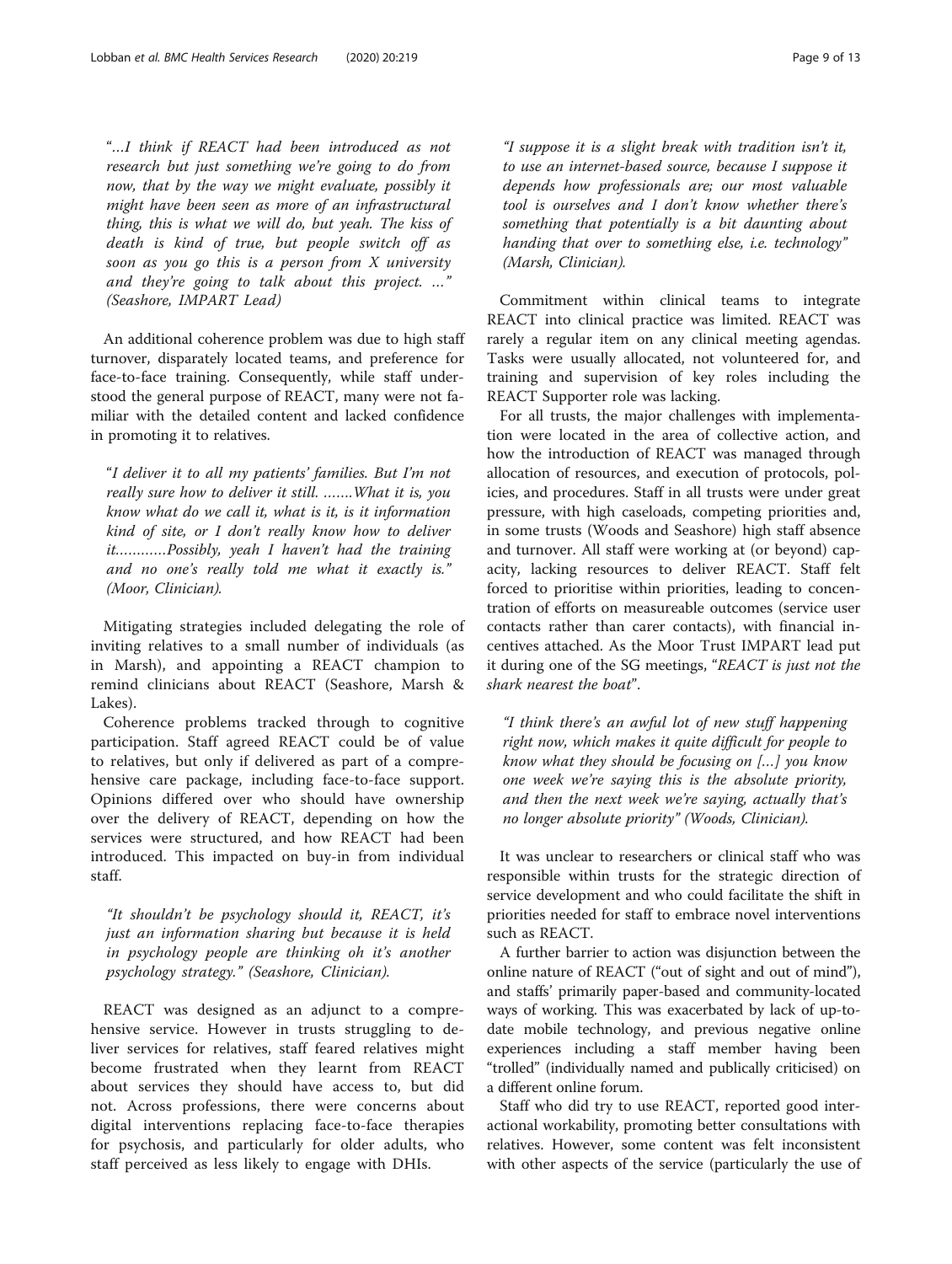diagnostic terms), and the REACT dashboard used to create relatives' accounts was not sufficiently user friendly. The need for staff to sign into REACT using a unique username and password also caused difficulties, as staff were required to remember multiple versions of these for different online systems across the NHS. Many staff did not have access to health-service mobile technology and could not show relatives the REACT website during home-based consultations.

"And then we can go out then, I use my own personal phone 'cos obviously my work phone doesn't let me go on the internet, or I'll ask them to get their iPad out and I'll show them that way."(Ocean, Clinician).

Although most relatives had personal computers or tablets, staff did not feel it was appropriate to ask relatives to log in to their own desktop computers to be shown the site, particularly as these were often in the bedroom.

Finally, staff allocated to REACT Supporter roles did not feel confident or supported to moderate the online forum or respond to direct messages. Lack of clarity over who had clinical responsibility for REACT and absence of trust policies about managing risk online, resulted in poor relational integration (understanding of accountability and confidence in each other in delivering the practices required) and consequently lack of proactive engagement by REACT Supporters. Fear of being held responsible for risk was widespread across all trusts and in one (Lakes), led to some staff withdrawing support for REACT. No trusts seemed able to reassure staff or produce risk policies adapted for online communication.

"……it's absolutely no chance I'm going to be putting my registration at risk to look over something that's,…. but for the confidence, the security, the even if everybody.. somebody just says I need help right now doesn't get it within 20 minutes, a stereotype saying [?] off the bridge and then well they put a cry for help knowing REACT Champion was on duty and he didn't see it." (Lakes, REACT Champion).

Where staff overcame these barriers and invited relatives, they were frustrated by the lack of feedback (reflexive monitoring) available from relatives about the site. Where staff sought feedback directly from relatives, this was generally positive about the module content, particularly hearing the stories of others. However, relatives were disappointed by the lack of forum activity. This was partly due the small population of relatives using the site, so no-one wanted to be the first; and partly due to lack of staff promotion of forum activity. As staff became aware of the lack of forum activity, they

became less motivated to invite relatives, creating a vicious cycle.

"I think it's just not seeing any kind of outcomes coming from registering people and it looks like there's no activity on the site, I guess I mean people might be logging on, the few that have actually registered, but I guess there's no way of monitoring it, no way of knowing that people are actually finding it helpful or useful" (Woods, REACT Supporter)

## **Discussion**

This is the first study that examined in detail the process of implementation of a DHI aimed at supporting relatives of people with psychosis or bipolar within national publicly funded mental health services. Staff engagement with REACT was facilitated by a good fit between the rationale and design of the toolkit, and the need for them to deliver support to carers as part of audited national clinical guidelines. The toolkit was easy to integrate alongside other services currently being offered, and staff could easily see the benefits of this approach in terms of accessibility to high quality information and support for relatives and staff. Positive feedback from relatives was a strong motivator of engagement. Barriers to implementation included high staff caseloads and difficulties prioritising supporting relatives; technical difficulties using REACT; poor interoperability with trust IT systems and care pathways; lack of access to mobile technology and IT training; restricted forum populations leading to low levels of use; staff fears of managing risk, online trolling, or replacement by technology; and uncertainty around REACT's long-term availability.

Some of these factors are consistent with the findings of previous research into implementation of DHIs into physical healthcare settings [\[29,](#page-12-0) [41](#page-12-0)–[43\]](#page-12-0) and more recently in a review of studies in mental health settings [[11\]](#page-12-0). We additionally identified three key factors in relation to DHIs in mental health care settings, with clear clinical implications.

The first is the significant impact of wider social context around mental health. Despite government initiatives to achieve parity of esteem for mental and physical health [\[44](#page-12-0)], mental health services in this study were chronically underfunded, staff morale was low, and there was high staff turnover and absences. Staff were managing many competing priorities, and supporting relatives was not activity that was systematically recorded. Successful integration of DHIs into clinical practice requires significant engagement of time and effort from staff across all levels of the organisation. This demands an adequately funded service with the capacity to flex sufficiently to accommodate changes in practice.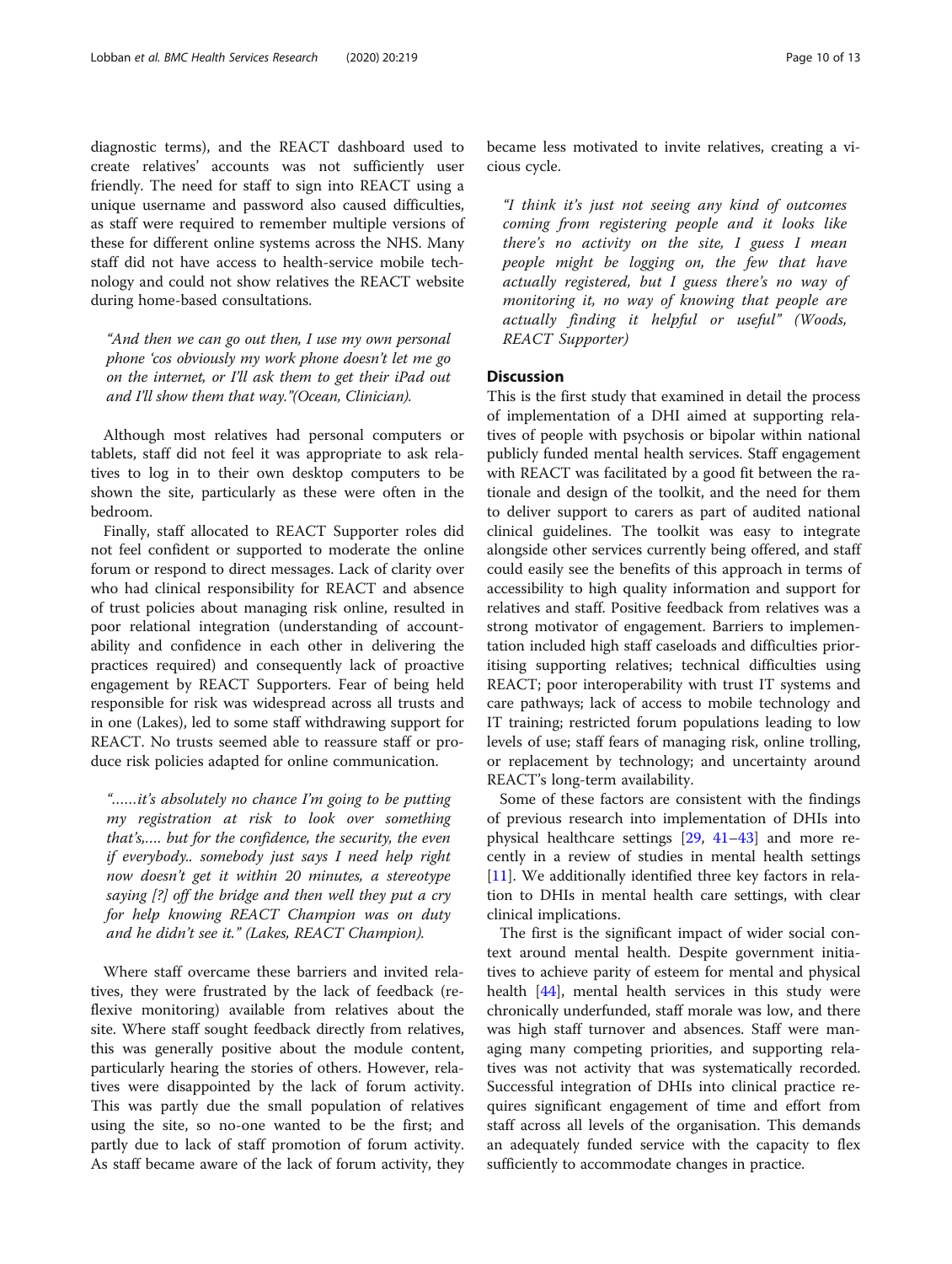The second is that digital confidence, competence, governance, and access to equipment were limited, suggesting that implementation of any new DHI would have been challenging. Managing risk was a high clinical priority, but risk management policies did not include online activity, leaving staff unclear of their responsibilities. Investment is needed to ensure staff have access to the mobile hardware they need, integrated IT platforms that support single login, and digital skills training. Governance issues around digital risk and responsibility urgently need to be addressed with clear staff policies.

A third key barrier was staff perception that REACT was a research study, rather than a clinical initiative, despite extensive attempts to explain that the implementation focus of the work. This perception was compounded by the fact that the decision to adopt REACT was often made first by research leads not clinical teams. This impeded staff uptake, and was further compounded by lack of longterm funding for REACT, meaning there was no guarantee it would be available after the study. DHIs, such as REACT, need to be co-developed and iteratively evaluated, adapted and refined with extensive staff and service user input, as part of a long-term and resourced strategy to develop fully integrated technology-enabled services [[45](#page-12-0)]. The current model of develop, test, implement, can lead to promising technologies being abandoned early, as staff will quickly disengage from externally delivered technology that does not immediately work for them. Integrated and embedded technology development in clinical services will also ensure that investment in DHI development is targeted at clinical need, driven by "pull" from staff and service users, rather than "push" from technology developers.

Based on this study, we have outlined generalizable recommendations for successful implementation of DHIs, using REACT as an example (see Table 5).

#### Study strengths and limitations

The design was collaborative and informed by perspectives of all relevant stakeholders. Relatives and clinical staff formed part of our study team and contributed to design, data collection, and analysis. Stakeholder Groups were set up at each NHS trust, and played a key role in providing data and creating recommendations. Generalisability of findings was enhanced through use of multiple data sources, collected across multiple real world cases, sampled for diversity, and data analysis was strongly embedded in implementation theory. NPT proved a useful framework to identify important factors impacting on the day to day work done by staff to implement REACT.

The main limitations were the relatively short timeframe (18 months) of data collection, restricting focus to the early stages of implementation and precluding an

#### Table 5 Recommendations for implementing digital health interventions

Understanding context is key

Clarify exactly how DHI fits into the broader clinical service including care pathways and auditing targets

Understand, acknowledge, and where possible address important wider contextual barriers to uptake and use of DHI

Clarify the organisational structure and identify relevant decision-makers across different levels of the organisation, and understand how decision making around adoption of new practices happens within each organisation

Consider which elements of DHI require local adaptation (e.g. resource directories of other available services), and which require national integration (e.g. online forums)

Design DHI to be compatible with the range of hardware and software currently used across the healthcare teams

Identify other organisational changes that are occurring simultaneously and consider how these may affect implementation of DHI. Simultaneous implementation of other DHIs may be particularly challenging for staff

Maximise initial buy-in and continued use

Clearly identify originators/developers of DHI, and seek endorsement from credible parent organisations, and end users

Ensure DHI is clearly identified as a clinical initiative and not identified as primarily research

Explicitly identify and label DHI with the key value(s) for each stakeholder group in the organisation

All relevant user groups (including staff) should have full access to the DHI, pilot the DHI, consider the pros and cons, and be part of the service decision to adopt

All staff fears and concerns about DHI should be identified and addressed in organisational written policy and staff training prior to adoption

Promote DHI as part of a multichannel service to avoid "out of sight out of mind"

Ensure ongoing training and support for all staff

Consider appointing one or more champions to coordinate organisational activity and be a point of contact for DHI providers

Train staff in all relevant skills including generic IT skills, using multichannel, flexible training that can accommodate constant turnover of staff.

Provide relevant feedback and manage expectations

Audit reports around DHI use need to be easily available to stakeholders in user friendly form, with clear mechanism established for addressing feedback involving DHI providers

Specific short and long term targets should be set regarding uptake and use of DHI to manage staff expectations and evaluate progress

understanding of embedding, integration, or the impact of the evolving implementation plan; and the dual role of the research team in developing REACT whilst also collecting data to understand the process of implementation. Further research needs to test the generalisability of the factors identified as impacting on implementation of REACT in mental health services, to other DHIs and within other healthcare systems, and the effectiveness of the recommendations. Further research could also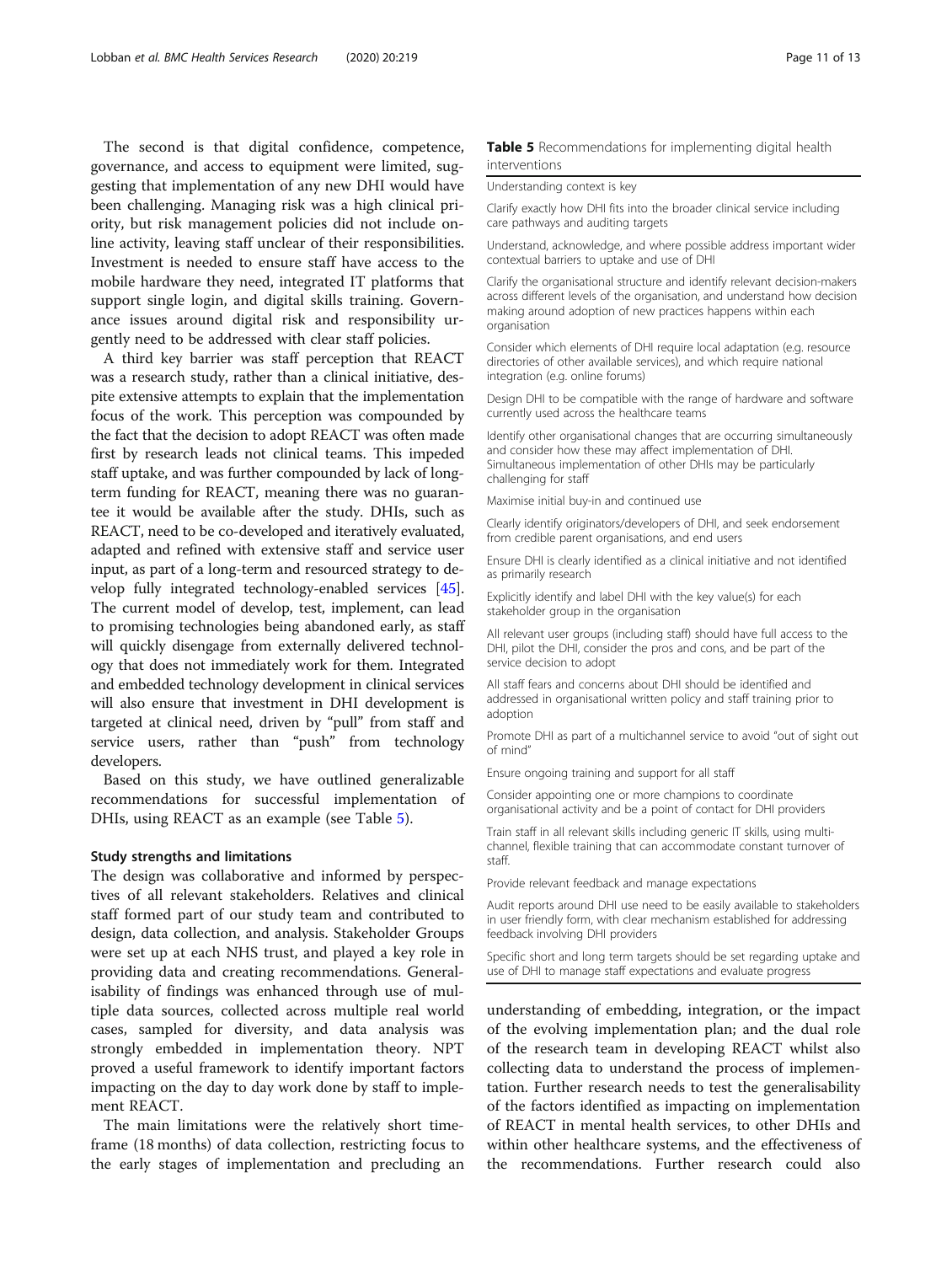<span id="page-11-0"></span>explore how individual differences among staff impact on levels of engagement, which has not been addressed here. This study has focussed only on uptake and use by staff, but equally important are the factors impacting on uptake and use by relatives who were offered REACT, and these will be reported elsewhere. There are many alternative theoretical frameworks that could have been used and of particular interest is the more recently proposed non-adoption, abandonment, scale-up, spread, and sustainability (NASSS) framework which has been specifically developed for DHIs [[46](#page-12-0)]. NASSS was not available at the start of this study but given the specificity of focus on implementation of DHIs, and the significant role that the wider context played implementing REACT, this may offer a useful framework for future work in this area.

## Conclusions

In the first implementation study of a DHI (in this study REACT) in the UK NHS mental health services, we identified many factors across staff coherence, cognitive participation, collective action and reflexive monitoring, that impact on the success of implementation and which are likely to be relevant to other DHIs in mental health. Some of these factors could be addressed by facilitating a model of DHI development that is strongly embedded in services, prioritises long-term intervention evolution and change, and manages staff expectations around uptake and effectiveness. However, wider contextual factors including inadequate funding for mental health services; lack of prioritisation of working with carers, and dissociation between research and clinical practice also need to be addressed.

#### Abbreviations

BFT: Behavioural Family Therapy; DHIs: Digital Health Interventions; EI: Early Intervention; IL: IMPART Lead; IMPART: Implementation of an online Relatives' Toolkit; IT: Information Technology; NASSS: Nonadoption, abandonment, scale-up, spread, and sustainability; NHS: National Health Service; NICE: National Institute for Health And Care Excellence; NPT: Normalisation Process Theory; REACT: Relatives' Education And coping Toolkit; RS: REACT Supporter; SG: Stakeholder Groups; StaRI: Standards for Reporting Implementation Studies; UK: United Kingdom

#### Acknowledgements

The IMPART study was supported by the Local Clinical Research Network (LCRN) including research support costs. We thank all the staff and relatives at the six participating NHS trusts and the members of the study steering committee chaired by David Kingdon, Professor of Mental Health Care Delivery within Medicine at the University of Southampton. We also thank Anthony Greenwood, for support with data collection or administrative tasks at Lancaster University.

#### Authors' contributions

FL was the Chief Investigator and SJ, SHJ, EM, VP, JRM, RS, JS, CJS coinvestigators, and all contributed to design, and delivery of the study. NRF led on design and iterative development of the implementation plan. VA, BG, EL, BM, CM, PO'H, collected all of the data. DA and AW were responsible for IT design and management for data collection and delivery of REACT. JB, SF co-facilitated SG groups, and contributed to study design and delivery, drawing on their lived experience as carers. DG, CH, TZK, PV supported

delivery of the study in the NHS. All authors contributed to analysis and write up of the data. The author(s) read and approved the final manuscript.

#### Funding

This study was funded by the National Institute of Health Research (NIHR), Health Services and Delivery Research 14/04/16. The views expressed are those of the author(s) and not necessarily those of the NHS, the NIHR, or the Department of Health. The IMPART study was supported by the Clinical Research Network (CRN) including research support costs.

#### Availability of data and materials

Extensive anonymised quotes from data collected during the study have been included in the paper and more detailed summaries of each case will be published as part of the study funders report. Access to further available anonymised data may be granted following review and if appropriate agreements are in place. Please contact corresponding author.

#### Ethics approval and consent to participate

Ethics approval for the IMPART study was granted by the Health Research Authority and the East of England–Cambridge South Research Ethics Committee (16/EE/0022). All EI staff in each of the participating trusts were made aware of the study, and organisational research and development (R&D) approval was given for the research team to monitor the use of REACT and be present in the trust. All participants (staff and relatives) who provided additional individualised data (interviews, workshops, relatives' questionnaires) provided informed written consent prior to participating in the study.

#### Consent for publication

Not applicable.

#### Competing interests

Some of the authors (including Lobban) were also the originators of REACT and therefore are not independent researchers. Jo Rycroft-Malone is Director NIHR Health Service & Delivery Research Programme, which funded this research, and sits on the following HS&DR committees: POM Remit & Competitiveness Check Commissioned Workstream; Remit & Competitiveness Check Researcher-Led Workstream; PLG; NHS 111 Online Sub Board; Funding Committee Members.

#### Author details

<sup>1</sup> Division of Health Research, Lancaster University, Bailrigg Campus, Lancaster LA1 4YW, UK. <sup>2</sup>Clinical Trials Research Centre, University of Liverpool Liverpool, UK. <sup>3</sup>McPin Foundation, London, UK. <sup>4</sup>participating NHS trust England. <sup>5</sup> Division of Psychiatry, University College London, London, UK.<br><sup>6</sup> Pesearch Department of Primary Care and Population Hoalth University <sup>6</sup>Research Department of Primary Care and Population Health, University College London, London, UK. <sup>7</sup> Faculty of Health & Medicine, Lancaster University, Lancaster, England. <sup>8</sup>School of Allied Health and Community, University of Worcester, Worcester, UK. <sup>9</sup>Centre for Biostatistics, University of Manchester, Manchester, England.

#### Received: 6 December 2019 Accepted: 14 February 2020 Published online: 17 March 2020

#### References

- 1. Ben-Zeev D, Brenner CJ, Begale M, Duffecy J, Mohr DC, Mueser KT. Feasibility, acceptability, and preliminary efficacy of a smartphone intervention for schizophrenia. Schizophr Bull. 2014;40(6):1244–53.
- 2. van der Krieke L, Wunderink L, Emerencia AC, de Jonge P, Sytema S. Emental health self-management for psychotic disorders: state of the art and future perspectives. Psychiatr Serv. 2014;65(1):33–49.
- 3. Rotondi AJ, Anderson CM, Haas GL, Eack SM, Spring MB, Ganguli R, et al. Web-based psychoeducational intervention for persons with schizophrenia and their supporters: one-year outcomes. Psychiatr Serv. 2010;61(11):1099–105.
- 4. Alvarez-Jimenez M, Alcazar-Corcoles MA, Gonzalez-Blanch C, Bendall S, McGorry PD, Gleeson JF. Online, social media and mobile technologies for psychosis treatment: a systematic review on novel user-led interventions. Schizophr Res. 2014;156(1):96–106.